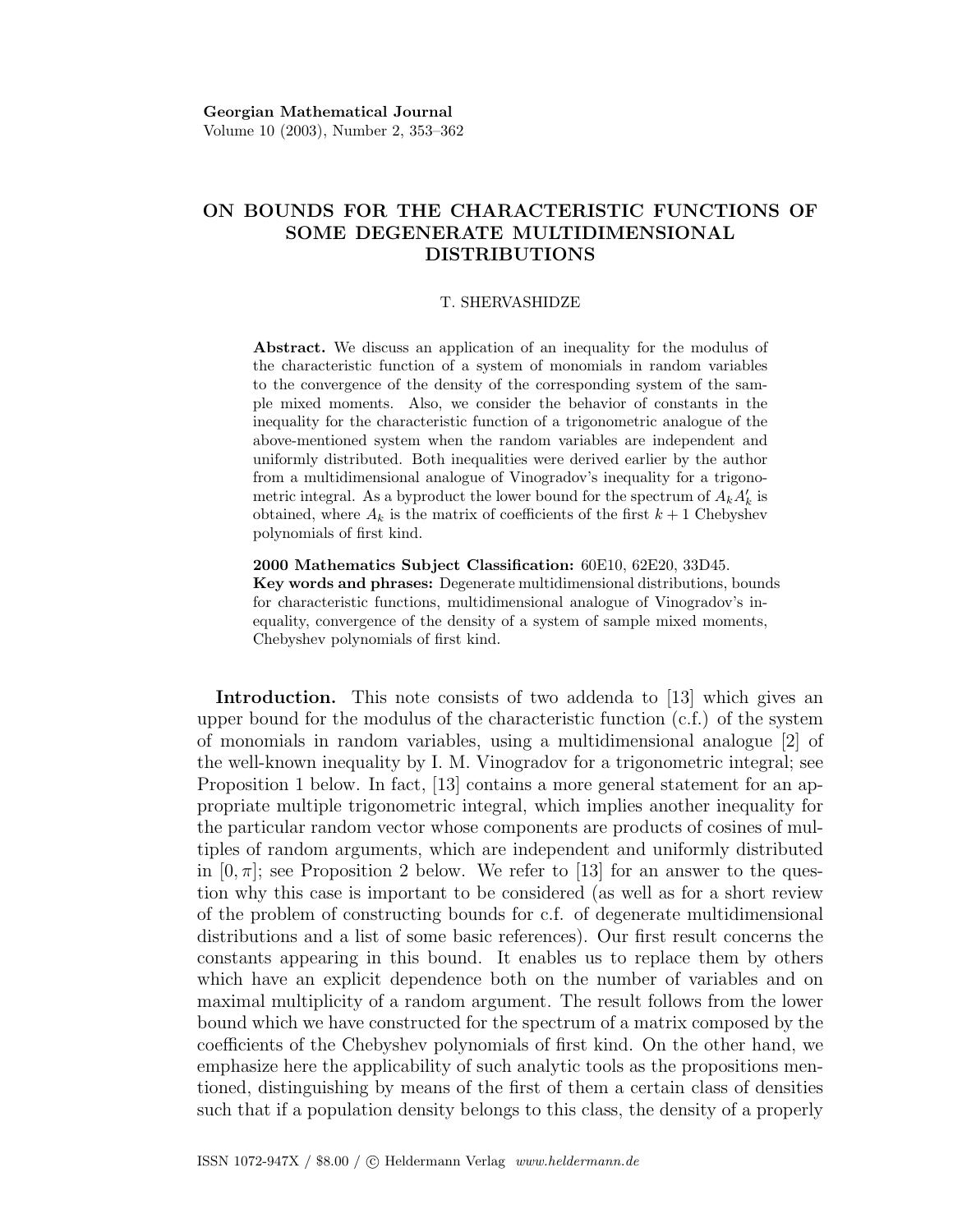centered and normalized system of sample mixed moments converges to an appropriate normal density. This result is a simple consequence of the well-known limit theorems for sums of independent random vectors, but it is given just as a useful reference for statisticians, who often pose a question whether sampling distributions of parameter estimators are convergent in a stronger sense as compared with weak convergence (see, e.g., [3, 8, 9, 14]). Another advantage is that due to the Sheff'e's theorem  $[12]$  the density convergence implies convergence in variation. For some efficient examples of the application of the convergence in variation in statistics see [10,11].

**1. Preliminaries.** Let  $\xi = (\xi_1, \ldots, \xi_s) \in \mathbb{R}^s$  be a random vector and  $f(\cdot, \zeta)$ denote the c.f. of a random vector  $\zeta$ . Let the multiindex  $\mathbf{j} = (j_1, \ldots, j_s)$  vary in  $J_{s,k} = \{0,1,\ldots,k\}^s \setminus \{\mathbf{0}\}, \mathbf{0} = (0,\ldots,0)$ , which is ordered lexicografically. For  $\mathbf{j} \in J_{s,k}$  denote  $\xi^{\mathbf{j}} = \xi_1^{j_1} \dots \xi_s^{j_s}$  a monomial in the components of the random vector  $\xi$ . As a random vector of particular interest consider the system of monomials

$$
M_{s,k}(\xi) = \left(\xi^{\mathbf{j}}, \mathbf{j} \in J_{s,k}\right).
$$

Denote  $t = (t_{\mathbf{j}}, \mathbf{j} \in J_{s,k}) \in \mathbb{R}^{(k+1)^s-1}$  and  $\tau = \tau(t) = \max\{|t_{\mathbf{j}}| : \mathbf{j} \in J_{s,k}\}\.$  If  $\eta = (\eta_1, \ldots, \eta_s)$  denotes a random vector with the uniform distribution in  $[0, 1]^s$ , a multidimensional analogue of Vinogradov's inequality from [2, p.39] can be written in a form  $\overline{a}$ 

$$
|f(t, M_{s,k}(\eta))| \le 32^s (2\pi)^{1/k} \tau^{-1/k} \ln^{s-1}(2+\tau/(2\pi)) \wedge 1. \tag{1}
$$

Let  $D = [a_1, b_1] \times \cdots \times [a_s, b_s]$  be a parallelepiped with edges of positive length  $h_i = b_i - a_i < \infty$ ,  $i = 1, ..., s$ ; for  $1 \leq i_1 < \cdots < i_r \leq s$ ,  $1 < r < s$ , denote  $D(i_1, \ldots, i_r) = [a_{i_1}, b_{i_1}] \times \cdots \times [a_{i_r}, b_{i_r}]$  and  $D_c(i_1, \ldots, i_r) = \prod\{[a_i, b_i] : i =$  $1, \ldots, s, i \neq i_1, \ldots, i_r$ . The notation  $x(i_1, \ldots, i_r)$  and  $x_c(i_1, \ldots, i_r)$  for  $x \in \mathbb{R}^s$ is to be understood similarly. Denote further by V and  $V_c(i_1, \ldots, i_r)$  the sets of vertices of the parallelepipeds D and  $D_c(i_1, \ldots, i_r)$ , respectively, and

$$
\Pi(z) = \prod_{i=1}^{r} \max(1, |z_i|), \quad z = (z_1, \dots, z_r) \in \mathbb{R}^r, \quad 1 \leq r \leq s.
$$

Denote now by  $\mathfrak P$  the class of probability densities  $p_{\xi}(x) = p(x), x \in D$ , such that  $p(x)$  is continuous in D and has, in D, continuous partial derivatives  $p_i = p_{x_i}, p_{ij} = p_{x_i x_j}, \dots, p_{1 \dots s} = p_{x_1 \dots x_s}$ . Introduce the notation

$$
C_r = \sum_{1 \le i_1 < \dots < i_r \le s} \sum_{x_c(i_1, \dots, i_r) \in V_c(i_1, \dots, i_r)} \Pi(x_c(i_1, \dots, i_r))
$$
\n
$$
\times \int_{D(i_1, \dots, i_r)} \Pi(x(i_1, \dots, i_r)) |p_{i_1 \dots i_r}(x)| \, dx(i_1, \dots, i_r), \quad 1 \le r < s,
$$
\n
$$
C_0 = \sum_{x \in V} \Pi(x) p(x), \quad C_s = \int_D \Pi(x) |p_{1 \dots s}(x)| \, dx.
$$

Let  $\mathfrak P$  also contain those densities, for which some of the edges of D have an infinite length while the previous smoothness conditions are fulfilled in every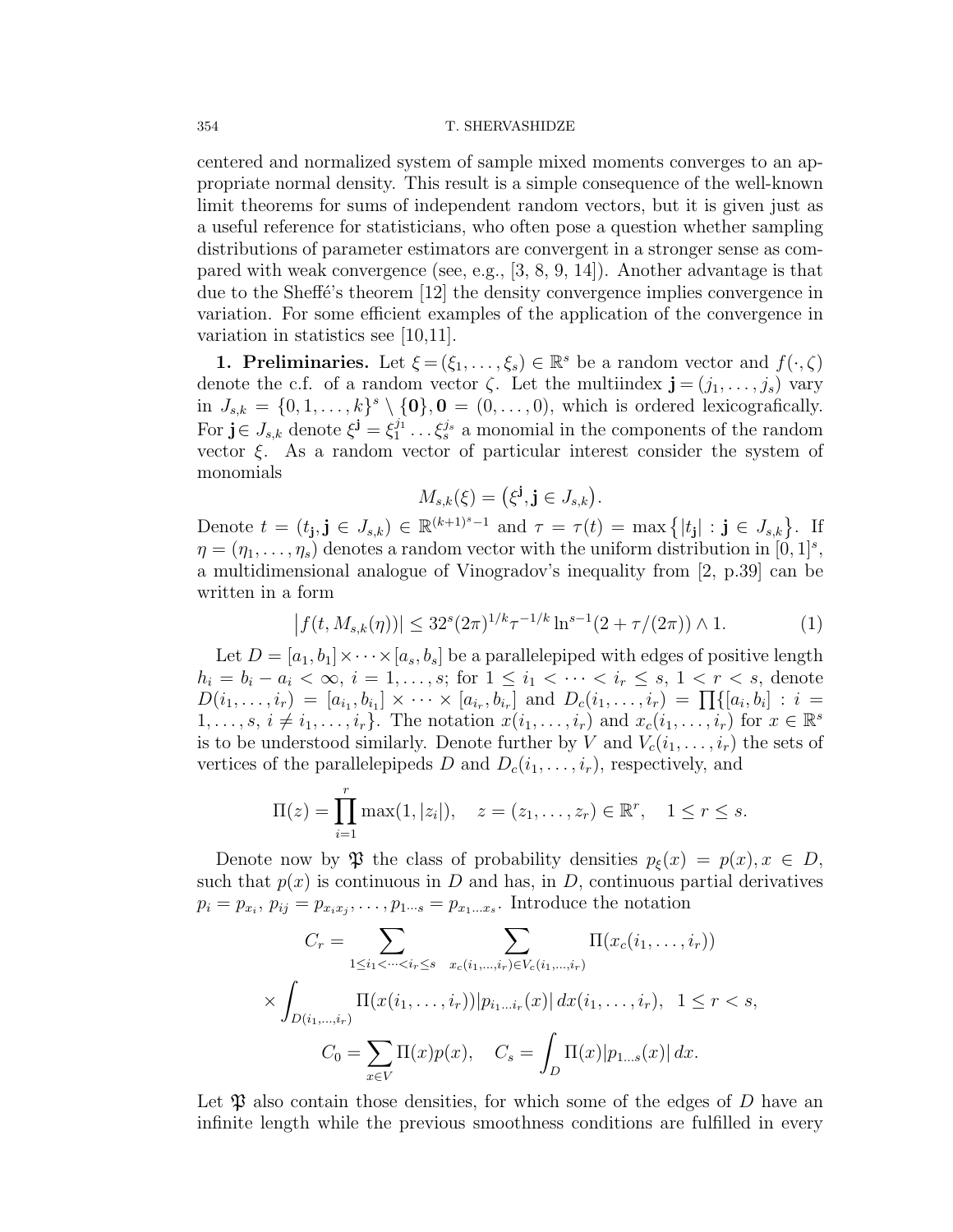bounded parallelepiped  $D^{(b)} \subset D$  and the above expressions calculated for  $D^{(b)}$ have finite limits (as  $D^{(b)}$  approaches D) denoted again by  $C_r$ ,  $0 \le r \le s$ .

In [13] from (1) the following inequality is derived (for which the formula of integration by parts for several variables serves as a main tool):

$$
\left| f(t, M_{s,k}(\xi)) \right| \leq C 32^s (2\pi)^{1/k} \tau^{-1/k} \ln^{s-1} (2 + \tau/(2\pi)) \wedge 1,
$$

where

$$
C = C(s, k, p_{\xi}(\cdot)) = C_0 + \cdots + C_s
$$

(both for the bounded and the unbounded parallelepiped D).

It is possible, of course, to consider any sub-system  $m_{s,k}(\xi)$  of the system  $M_{s,k}(\xi)$ . The c.f. of  $m_{s,k}(\xi)$  can be obtained from  $f(t, M_{s,k}(\xi))$  when substituting 0 instead of the coordinates of  $t$  with the indices outside the set of indices corresponding to  $m_{s,k}(\xi)$ . Denote the suitable sub-vector of t by  $t_{(m)}$ . Clearly,  $\tau = \tau(t) \geq \tau(t_{(m)}) = \tau_{(m)}$ . Since the right-hand side of (1) is decreasing with respect to  $\tau$ , we can replace  $\tau$  by  $\tau_{(m)}$  for the fixed s and k. Further if  $d_{(m)}$  is the dimension of  $t_{(m)}$ ,  $1 \le d_{(m)} \le (k+1)^s - 1$ , we have that  $\tau_{(m)} \ge ||t_{(m)}|| \frac{d^{-1/2}}{dx_{(m)}}$  $\frac{(-1/2)}{(m)},$ where  $||t_{(m)}||$  is Euclidean norm of  $t_{(m)}$ . In particular,  $\tau \geq ||t||[(k+1)^s - 1]^{-1/2}$ for  $t \in \mathbb{R}^{(k+1)^s-1}$ , and the inequalities given above can be expressed in terms of  $||t_{(m)}||$  and  $||t||$  as well. Let us formulate the second one in terms of  $t_{(m)}$ .

**Proposition 1.** If  $p_{\xi}(x) \in \mathfrak{P}$ , then

$$
\left|f(t, m_{s,k}(\xi))\right| \leq C_1 \|t_{(m)}\|^{-1/k} \ln^{s-1}(2 + C_2 \|t_{(m)}\|) \wedge 1,
$$

where  $t_{(m)} \in \mathbb{R}^{d(m)}$ ,

$$
C_1 = C(s, k, p_{\xi}(x)) = C32^s (2\pi)^{1/k} d_{(m)}^{1/(2k)}
$$
  

$$
C_2 = C_2(s, k) = (2\pi)^{-1} d_{(m)}^{-1/2}.
$$

,

For  $m_{s,k}(\xi) = M_{s,k}(\xi)$  we have  $d_{(m)} = [(k+1)^s - 1]$  and  $t_{(m)} = t$ .

Let us now consider a trigonometric analogue of the system  $M_{s,k}(\xi)$  when  $\xi$ is replaced by a random vector  $\eta$  uniformly distributed in [0, 1]<sup>s</sup>. Introduce the system of cosines products

$$
M_{s,k}^{(c)}(\eta) = (\cos j_1 \pi \eta_1 \cdots \cos j_s \pi \eta_s, \mathbf{j} \in J_{k,s}).
$$

With the change of variables  $\zeta_i = \cos \pi \eta_i, i = 1, \ldots, s$ , we arrive at the system

$$
\widetilde{M^{(c)}}_{s,k}(\zeta) = \big(T_{j_1}(\zeta_1) \cdots T_{j_s}(\zeta_s), \ \mathbf{j} \in J_{s,k}\big),
$$

where  $T_r(u) = \sum_{r=1}^{r}$  $i=0$  $a_{ri}u^i, u \in [-1,1],$  is the Chebyshev polynomial of first kind and  $\zeta_1, \ldots, \zeta_s$  are independent identically distributed random variables with the common unbounded density defined in  $(-1, 1)$  (see [13]).

Let  $A_k$  be lower triangular  $(k+1) \times (k+1)$ -matrix of coefficients of Chebyshev polynomials with rows  $(a_{r0}, \ldots, a_{rr}, 0, \ldots, 0), r = 0, \ldots, k$ , and denote by  $\lambda_k$  the least eigenvalue of the matrix  $A_k A'_k$ . Proposition 1 is not directly applicable to the system of polynomials  $\widetilde{M^{(c)}}_{s,k}(\zeta)$ , but in [13] this case was treated using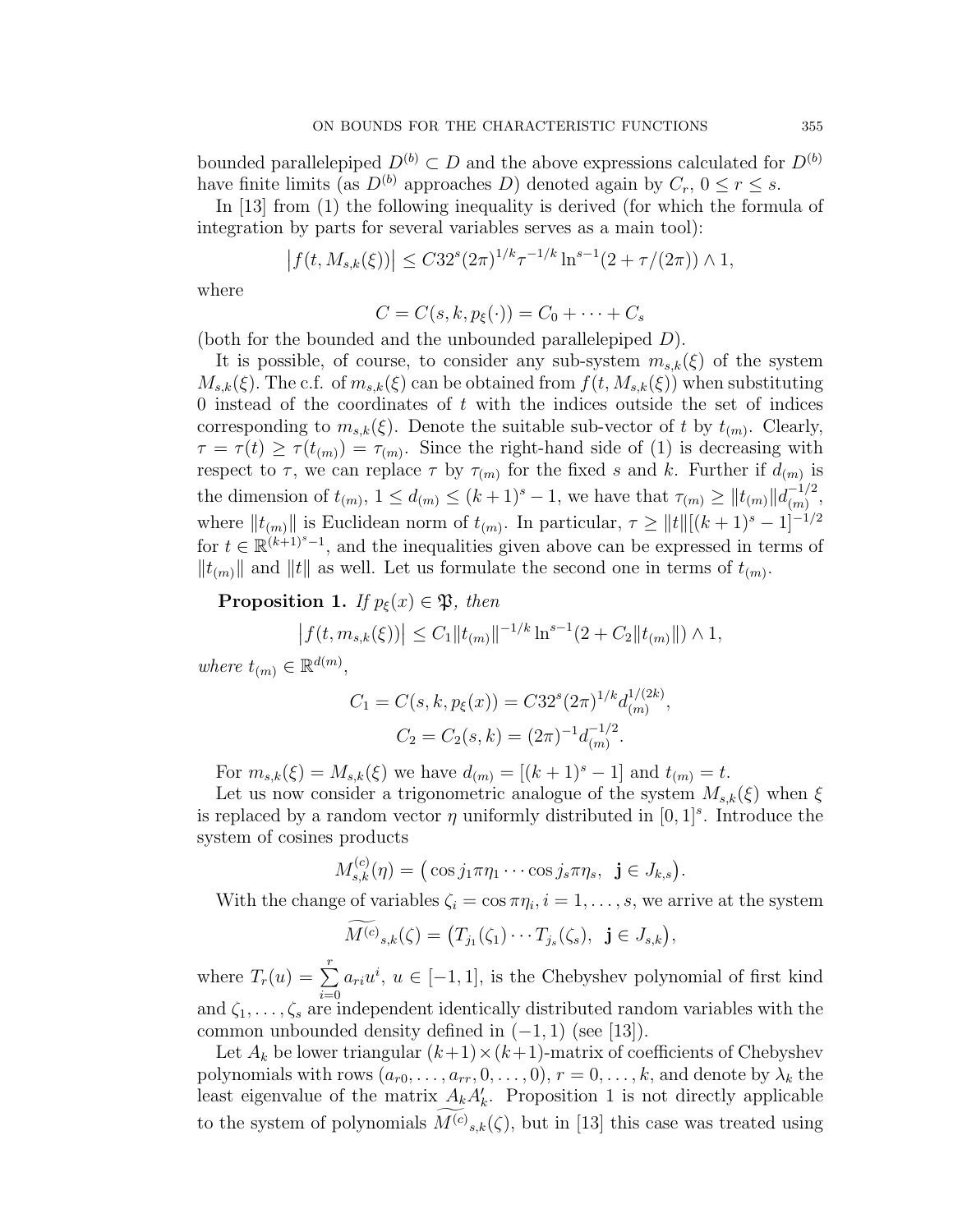#### 356 T. SHERVASHIDZE

some truncation argument. As a result the following inequality has been proved which has turned out to have an optimal exponent of  $||t||$ : for  $s = 1$  there exist directions in  $\mathbb{R}^k$  along which the modulus of c.f. behaves asymptotically as  $||t||^{-1/(2k)}$ .

Proposition 2. The following inequality holds:

$$
|f(t, M_{s,k}^{(c)}(\eta))| \leq C_3 \|t\|^{-\frac{1}{k(s+1)}} \ln^{\frac{s-1}{s+1}}(2+C_4 \|t\|) \wedge 1,
$$

where

$$
C_3 = C_3(s,k) = C_3^0(s,k)\lambda_k^{-\frac{1}{2k(s+1)}}, \quad C_4 = C_4(s,k) = C_4^0(s,k)\lambda_k^{s/2}
$$

with

$$
C_3^0(s,k) = 2^{\frac{9ks+1}{k(s+1)}} \pi^{-\frac{2ks-1}{k(s+1)}} s^{\frac{1}{s+1}} [(k+1)^s - 1]^{\frac{1}{2k(s+1)}},
$$
  

$$
C_4^0(s,k) = C_2(s,k) = (2\pi)^{-1} [(k+1)^s - 1]^{-1/2}.
$$

To have a complete picture of dependence of the constants  $C_3(s, k)$  and  $C_4(s, k)$  on k and s we need to estimate  $\lambda_k$  from below.

**2. Bounds for**  $\lambda_k$ **.** We have

$$
\lambda_k = \lambda_{\min}(B_k),
$$

where  $B_k = A_k A'_k$  and  $A_k$  as mentioned below is defined by the coefficients of the Chebyshev polynomials

$$
T_n(u) = \cos n \arccos u = \sum_{i=0}^n a_{ni}u^i, \quad n = 0, 1, ..., k.
$$

As it is well-known (see, e.g.,  $[4]$ , p. 25),

$$
T_{n+1}(u) = 2uT_n(u) - T_{n-1}(u), \quad n \ge 1, \quad T_0(u) \equiv 1, \quad T_{-1}(u) \equiv 0,
$$

which implies that

$$
a_{n+1,i} = 2a_{n,i-1} - a_{n-1,i}, \quad 0 \le i \le n.
$$
\n<sup>(2)</sup>

Further,  $a_{ni} = 0$ ,  $i > n$ ,  $a_{n0} = \cos \frac{n\pi}{2}$ ,  $a_{00} = 1$ ,  $a_{n+1,n+1} = 2a_{nn} - a_{n-1,n} = 2a_{nn}$ , i.e.,  $a_{nn} = 2^n$ ,  $n \ge 0$ , and therefore  $|A_k| = 1 \cdot 2 \cdots 2^k = 2^{\frac{k(k+1)}{2}}$ ; thus

$$
|B_k| = |A_k A'_k| = 2^{k(k+1)},
$$

which gives that  $\lambda_k^{k+1} \leq 2^{k(k+1)}$  and

$$
\lambda_k \le 2^k = \lambda_k^*.\tag{3}
$$

To obtain a lower bound for  $\lambda_k$  let us estimate the trace of  $B_k^{-1}$  $\overline{k}^{-1}$  from above. If  $\lambda_0 \geq \cdots \geq \lambda_k$  stand for the eigenvalues of  $B_k$  in decreasing order,  $\lambda_i^{-1}$  $\frac{-1}{j}$ ,  $j = 0, \ldots, k$ , are the eigenvalues of  $B_k^{-1}$  $\kappa^{-1}$  in increasing order and

$$
\frac{1}{\lambda_k} \le \frac{1}{\lambda_0} + \dots + \frac{1}{\lambda_k} = \sum_{j=0}^k \frac{|B_{jj}|}{|B_k|} \le |B_k|^{-1} \sum_{j=0}^k \frac{b_{00} \cdots b_{kk}}{b_{jj}},\tag{4}
$$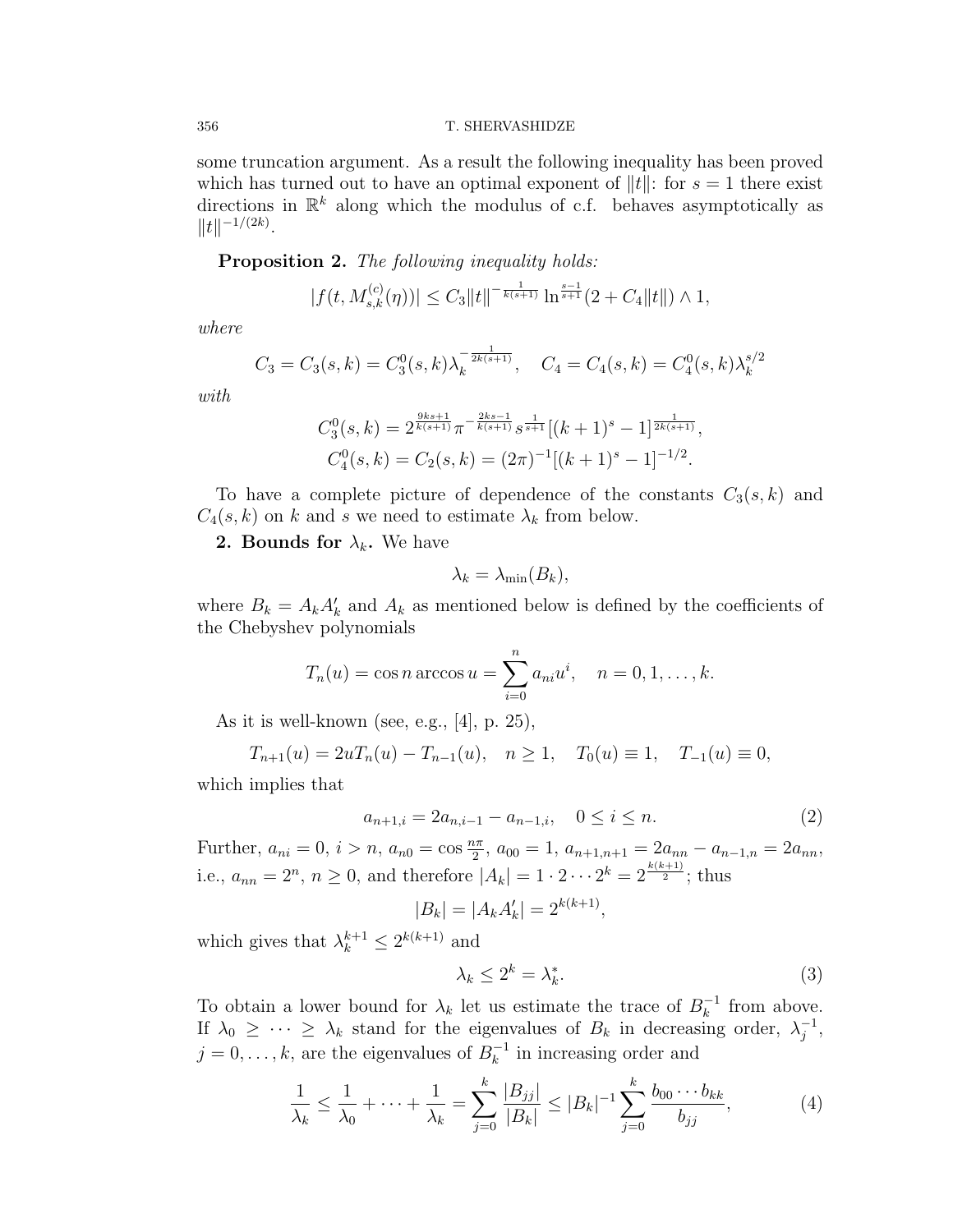where  $b_{jj}$ ,  $j = 0, \ldots, k$ , are diagonal elements of the positive definite matrix  $B_k$ and  $|B_{jj}|$  are principal minors of  $|B_k|$ .

Let us estimate  $b_{nn}$  from above. From (2) we have that

$$
a_{n+1,i}^2 = 4a_{n,i-1}^2 + a_{n-1,i}^2 - 4a_{n,i-1}a_{n-1,i}
$$
\n<sup>(5)</sup>

and summing (5) with respect to i from 1 till  $n + 1$ , we obtain

$$
b_{n+1,n+1} - \cos^2(n+1)\frac{\pi}{2} = 4b_{nn} + b_{n-1,n-1} - \cos^2(n-1)\frac{\pi}{2} - 4\sum_{i=1}^{n+1} a_{n,i-1}a_{n-1,i}.
$$

The Cauchy inequality leads to the estimate

$$
\left(\sum_{i=1}^{n+1} a_{n,i-1}a_{n-1,i}\right)^2 \le \sum_{i=1}^{n+1} a_{n,i-1}^2 \sum_{i=1}^{n+1} a_{n-1,i}^2 = b_{nn} \left(b_{n-1,n-1} - \cos^2(n-1)\pi/2\right),
$$

whence

$$
b_{n+1,n+1} \le (2\sqrt{b_{nn}} + \sqrt{b_{n-1,n-1}})^2.
$$

Let us now introduce a new sequence  $s_n$  such that  $b_{nn} \leq s_n^2$  for  $n \geq 0$ ,  $s_0 = b_{00} = 1, s_1 = \sqrt{b_{11}} = 2$  and

$$
s_{n+1} = 2s_n + s_{n-1}.\tag{6}
$$

The sequence  $\{s_n\}$  satisfying (6) must be of the type

$$
s_n = c_1 \mu_1^n + c_2 \mu_2^n,
$$

where  $\mu_1, \mu_2$  are the roots of the characteristic equation

$$
\mu^2 - 2\mu - 1 = 0,
$$

i.e.,  $\mu_1 = 1 + \sqrt{2}, \mu_2 = 1 -$ √ 2, and the constants  $c_1, c_2$  are calculated by the initial conditions  $s_0 = 1$  and  $s_1 = 2$ :  $c_1 =$ √ 2+1  $\frac{2+1}{2\sqrt{2}}, c_2 =$ √ 2−1  $\frac{2-1}{2\sqrt{2}}.$ Therefore

$$
s_n = \frac{1}{2\sqrt{2}}\left((\sqrt{2}+1)^{n+1} - (1-\sqrt{2})^{n+1}\right)
$$

(in particular, we have  $s_0 = 1, s_1 = 2, s_2 = 5$ ). It is easy to see that

$$
s_n^2 = \frac{1}{8} \left[ (\sqrt{2} + 1)^{2(n+1)} + (1 - \sqrt{2})^{2(n+1)} + 2(-1)^n \right]
$$
  
= 
$$
\frac{1}{8} \left[ (3 + 2\sqrt{2})(\sqrt{2} + 1)^{2n} + (3 - 2\sqrt{2})^{n+1} + (-1)^n \right] < 6^n.
$$

Finally

$$
\lambda_k^{-1} \le 2^{-k(k+1)} \sum_{j=0}^k 6^{-j} \cdot 6^{\sum_{j=0}^k j} < 2^{-k(k+1)} 6^{\frac{k(k+1)}{2}} \frac{1}{1 - 1/6} = \frac{6}{5} \left(\frac{3}{2}\right)^{\frac{k(k+1)}{2}}
$$

and we arrive at the following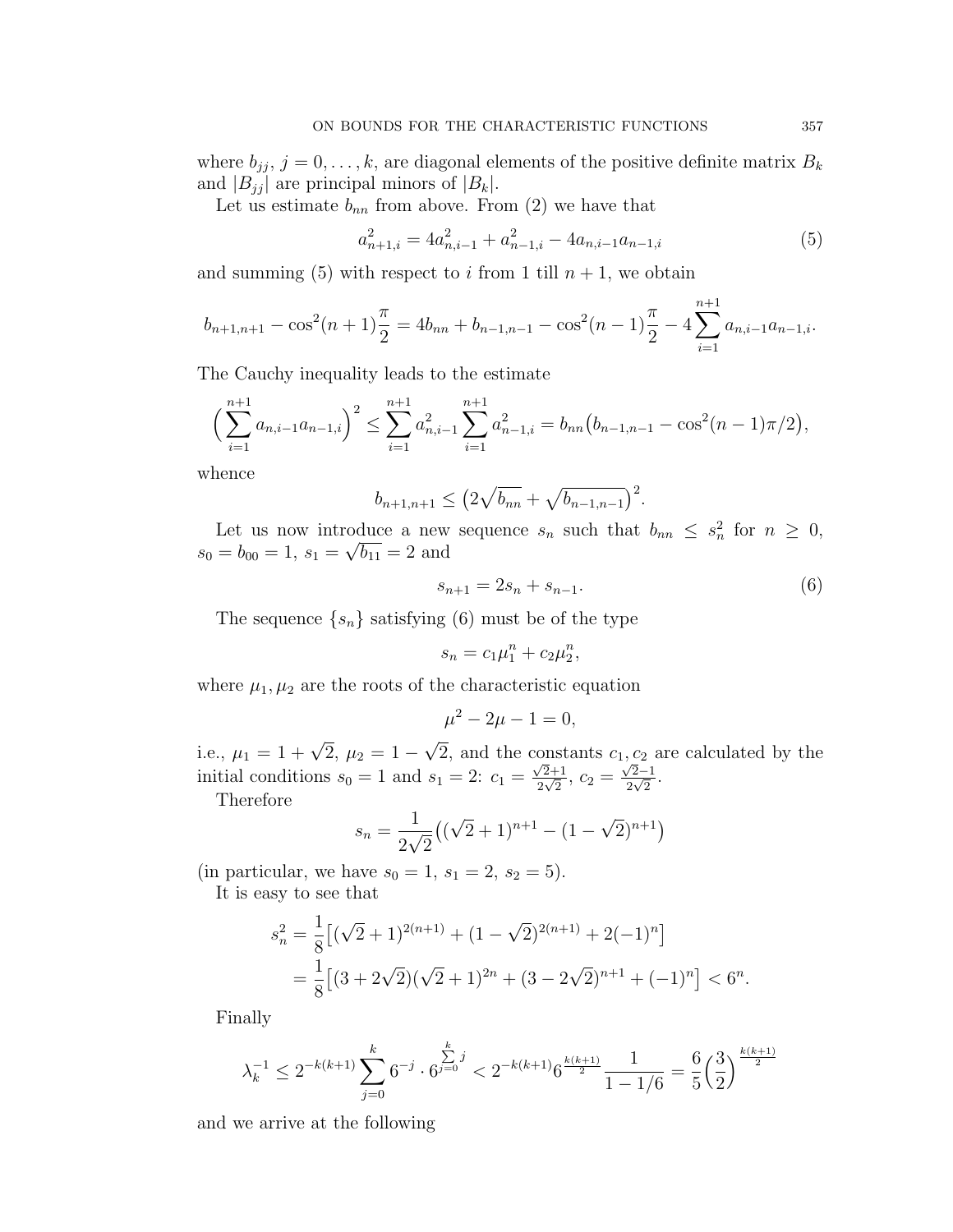**Proposition 3.** A lower bound of the spectrum of matrix  $A_k A_k$  is given by the relation

$$
\lambda_k \ge \frac{5}{6} \left(\frac{2}{3}\right)^{\frac{k(k+1)}{2}} = \lambda_{k*}.
$$
 (7)

In particular,  $\lambda_{0*} = \frac{5}{6}$  $\frac{5}{6}$ ,  $\lambda_{1*} = \frac{5}{9}$  $\frac{5}{9}, \lambda_{2*} = \frac{10}{27}.$ 

Thus in the constants  $C_3$  and  $C_4$  appearing in Proposition 2 one can replace  $\lambda_k$  by  $\lambda_{k*}$  defined in (7). Let us now compare λ<sup>k</sup> with λk<sup>∗</sup> for k = 0, 1, 2.

Let us now compare 
$$
\lambda_k
$$
 with  $\lambda_{k*}$  for  $k = 0, 1, 2$ .  
\nFor  $k = 0$   $B_0 = 1$ ,  $\lambda_0 = 1$ ,  $\lambda_{0*} = \frac{5}{6}$ ,  
\nfor  $k = 1$   $B_1 = \begin{pmatrix} 1 & 0 \\ 0 & 4 \end{pmatrix}$ ,  $\lambda_1 = 1$ ,  $\lambda_{1*} = \frac{5}{9}$ ,  
\nfor  $k = 2$   $B_2 = \begin{pmatrix} 1 & 0 & -1 \\ 0 & 4 & 0 \\ -1 & 0 & 17 \end{pmatrix}$ ,  $\lambda_2 = 9 - \sqrt{68} = 0.73$ ,  $\lambda_{2*} = \frac{10}{27}$ .

3. Convergence of the Density of a System of Sample Mixed Moments. Proposition 1 finds a convenient application in the limit theorem for the density of the system of sample mixed moments. The background for it is the multidimensional version of Gnedenko's famous local limit theorem for densities of sums of independent identically distributed random variables with finite variances due to Hekendorf [6]. It asserts that integrability of some natural power of the modulus of c.f. of common distribution is necessary and sufficient for the uniform convergence of densities of sums to the normal density.

Let us first consider the case of one-dimensional population  $\xi$  with a density  $p(x), x \in \mathbb{R}^1$ , such that  $\max(1, |x|)|p'(x)| \in L(\mathbb{R}^1)$  and there exist limits of  $xp(x)$  as x tends to infinite ends of an interval supporting  $p(x)$ , i.e.,  $p(x) \in \mathfrak{P}$ .

In this case  $M_{1,k}(\xi) = (\xi, \ldots, \xi^k), k > 1$ , and according to Proposition 1,

$$
|f(t, M_{1,k}(\xi))| \le C_1(k, p(x)) \|t\|^{-1/k} \wedge 1, \quad t \in \mathbb{R}^k. \tag{8}
$$

If  $E\xi^{2k} < \infty$ , the random vector  $M_{1,k}(\xi)$  has the covariance matrix

$$
\mathbf{C} = (\mathbf{c}_{ij} = \mathbf{E}\xi^{i+j} - \mathbf{E}\xi^i\mathbf{E}\xi^j, i, j = 1, \dots, k)
$$

which is nonsingular since the inequality

$$
\mathbf{E}\left[\sum_{j=1}^{k} a_j (\xi^j - \mathbf{E}\xi^j)\right]^2 = \int_{\mathbb{R}^1} \left[\sum_{j=1}^{k} a_j (x^j - \mathbf{E}\xi^j)\right]^2 p(x) dx > 0 \tag{9}
$$

holds true for any  $a = (a_1, \ldots, a_k) \in \mathbb{R}^k$  except for  $a = 0$ .

Under the condition  $\mathbf{E}\xi^{2k} < \infty$  the Lindeberg–Lévy theorem implies that if  $\xi^{(1)}, \xi^{(2)}, \ldots$  are independent copies of the random variable  $\xi$ , then the normalized sum

$$
S_n = n^{-1/2} [M_{1,k}(\xi^{(1)}) + \cdots + M_{1,k}(\xi^{(n)}) - n \mathbf{E} M_{1,k}(\xi^{(1)})]
$$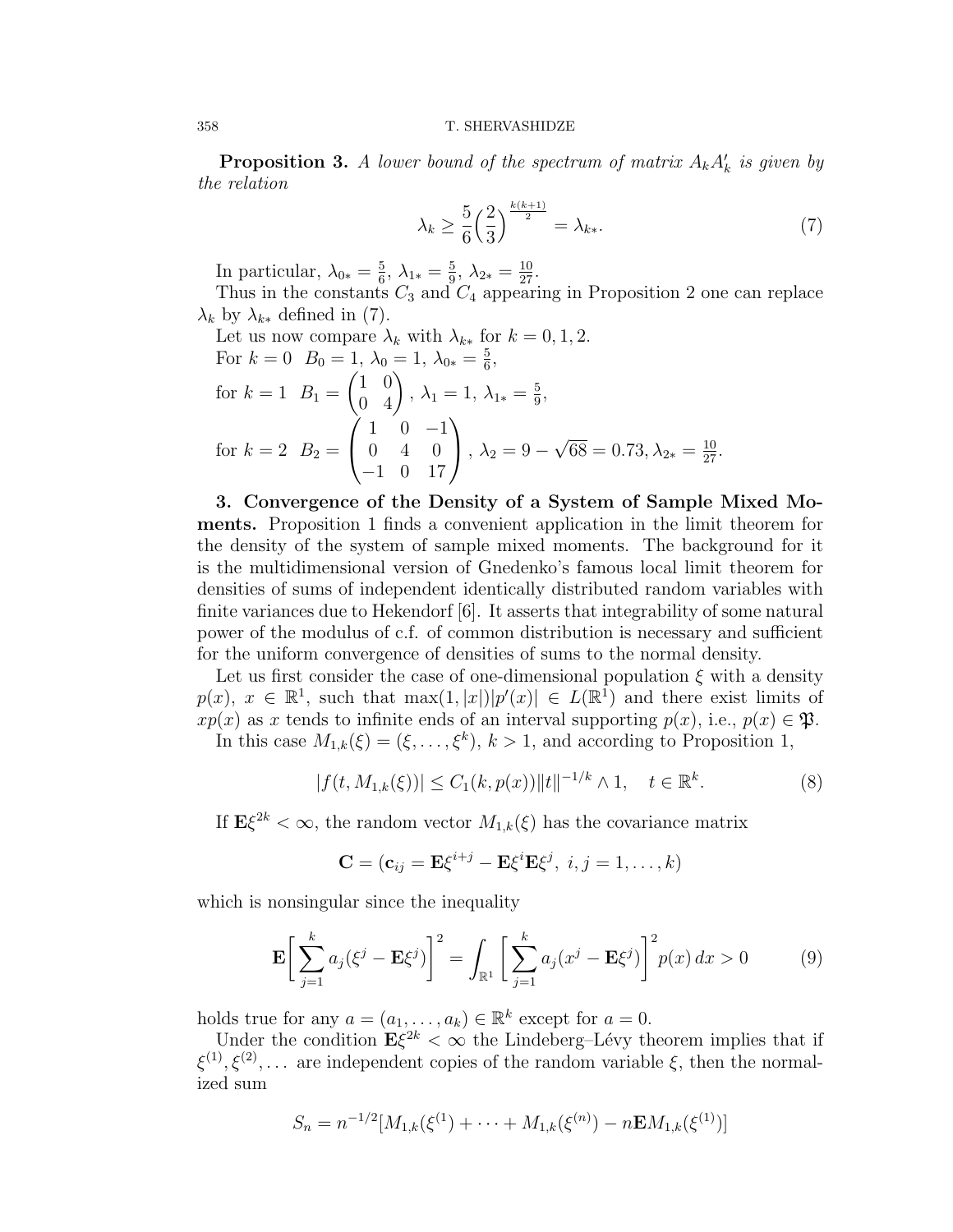as  $n \to \infty$  has the limiting normal distribution  $\Phi_C$  with mean 0 and covariance matrix C. If we now introduce the notation

$$
\overline{M_{1,k}(\xi)} = \frac{1}{n} \sum_{j=1}^{n} M_{1,k}(\xi^{(j)})
$$

for the vector of sample initial moments constructed by the sample  $\xi^{(1)}, \ldots, \xi^{(n)}$ from the population  $\xi$  with the density  $p(x)$ , then the normalized sum  $S_n$  can be written as √

$$
S_n = \sqrt{n} \, [\overline{M_{1,k}(\xi)} - \mathbf{E} M_{1,k}(\xi^{(1)})]
$$

and we obtain the assertion about the weak limit  $\Phi_{\mathbf{C}}$  for the distribution  $P_{S_n}$  of the system of sample initial moments with the suitable centering and normalization.

But for those *n* for which  $P_{S_n}$  has the density  $p_{S_n}(x)$  with respect to the Lebesgue measure in  $\mathbb{R}^k$  we have the following expression for the total variation distance  $v(P_{S_n}, \Phi_{\mathbf{C}})$  between  $P_{S_n}$  and  $\Phi_{\mathbf{C}}$ , i.e., for the value in  $\mathbb{R}^k$  of the total variation of the signed measure  $P_{S_n} - \Phi_{\mathbf{C}},$ 

$$
v(P_{S_n}, \Phi_{\mathbf{C}}) = \int_{\mathbb{R}^k} |p_{S_n}(x) - \varphi_{\mathbf{C}}(x)| dx,
$$

which according to Scheffe's theorem  $[12]$  tends to zero if densities converge pointwise. So the conditions which guarantee the convergence of density imply the convergence in total variation. As we have already mentioned, the convergence of densities in our situation is equivalent to the existence of a natural number r such that  $|f(t, M_{1,k}(\xi))|^r \in L(\mathbb{R}^k)$ . Let us try to find r.

Using (8) and passing to the polar coordinates, we formally have z passing to the point coordinates,

$$
\int_{\mathbb{R}^k} |f(t, M_{1,k}(\xi))|^r dt \le V(B) + C_1 \int_{\mathbb{R}^k \setminus B} ||t||^{-r/k} dt
$$
  

$$
\le V(B) + C'_1 \int_b^{\infty} ||t||^{k-1} \cdot ||t||^{-r/k} dt ||t||,
$$

where B is the ball of a radius b in  $\mathbb{R}^k$  centered at the origin outside which the inequality (8) becomes non-trivial and  $V(B)$  is its volume, while  $C_1'$  is the product of  $C_1$  and the integral taken from the factor of Jacobian depending on angle coordinates. The latter integral is finite if  $-\frac{r}{k} + k - 1 < -1$  and hence

$$
r > k^2,\tag{10}
$$

e.g., r can be taken equal to  $k^2 + 1$ .

It is evident that uniform, exponential and normal densities belong to the class  $\mathfrak P$  introduced above.

**Example 1.** Let  $\xi$  have the uniform distribution in [0,1]. Consider the random vector  $M_{1,2}(\xi) = (\xi, \xi^2)$  and let  $\xi^{(1)}, \xi^{(2)}, \dots$  be independent copies of the random variable  $\xi$ . As  $\mathbf{E}\xi^{n} = \frac{1}{n+1}$ ,  $n = 1, 2, \ldots$ , we have  $\mathbf{E}M_{1,2}(\xi) =$  $(1/2, 1/3),$  $\overline{a}$ 

$$
\mathbf{C} = \begin{pmatrix} 1/12 & 1/12 \\ 1/12 & 4/45 \end{pmatrix}
$$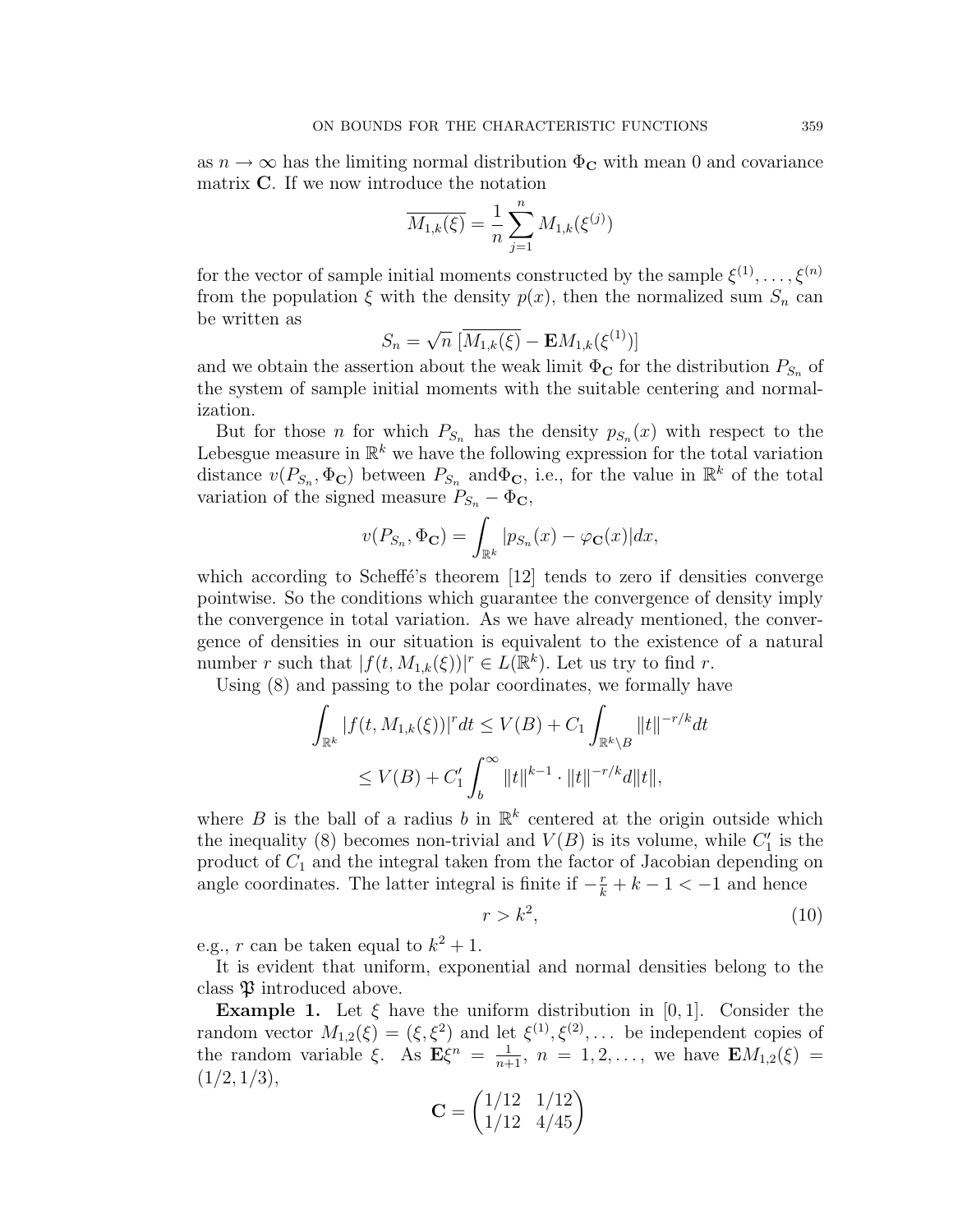#### 360 T. SHERVASHIDZE

and, according to (10),  $|f(t, M_{1,2}(\xi))|^{r}$  is integrable for  $r = 5$ . Thus for  $n \geq 5$ there exists a density of  $S_n = \sqrt{n}(M_{1,2}(\xi) - (1/2, 1/3))$  which converges to  $\varphi_{\mathbf{C}}(x)$  in  $\mathbb{R}^2$  and as a result  $v(P_{S_n}, \Phi_{\mathbf{C}}) \to 0 \quad (n \to \infty)$ .

**Example 2.** Let  $\xi$  have the exponential distribution with parameter 1. According to Proposition 1 the random vector  $M_{1,2}(\xi)$  has the c.f. integrable in 5th power and as  $\mathbf{E}\xi^{n} = n!$  the random vector  $S_{n} = \sqrt{n}(\overline{M_{1,2}(\xi)} - (1,2))$  constructed by independent copies  $\xi^{(1)}, \ldots, \xi^{(n)}$  of  $\xi$  has a limiting normal density  $\varphi_{\mathbf{C}}(x)$  with  $\overline{a}$ 

$$
\mathbf{C} = \begin{pmatrix} 1 & 4 \\ 4 & 20 \end{pmatrix}
$$

;

as a result  $v(P_{S_n}, \Phi_{\mathbf{C}}) \to 0 \ (n \to \infty)$ .

If  $s > 1$  and the population  $\xi = (\xi_1, \ldots, \xi_s)$  has a density  $p(x) \in \mathfrak{P}$ , then the c.f. of the system of monomials  $M_{s,k}(\xi)$  behaves according to Proposition 1, i.e., passing again to the polar coordinates, we obtain that its rth power is integrable as a function of  $t \in \mathbb{R}^{(k+1)^s-1}$  as soon as the function

$$
||t||^{(k+1)^s-2}||t||^{-r/k}\ln^{r(s-1)}(2+C_2(k,s)||t||) \in L((b,\infty))
$$

for some positive b. But it takes place if  $(k + 1)^s - 2 - r/k < -1$ , and finally for  $r$  we have the inequality

$$
r > k[(k+1)^s - 1]
$$
\n(11)

which reduces to (10) for  $s = 1$ .

Let  $\mathbf{E}(\xi_1 \cdots \xi_s)^{2k} < \infty$ , then the covariance matrix of the random vector  $M_{s,k}(\xi)$  is as follows:

$$
\mathbf{C}=(\mathbf{c_{ij}}=\mathbf{E}\xi^{i+j}-\mathbf{E}\xi^{i}\mathbf{E}\xi^{j},\ i,j\in J_{s,k}),
$$

and its nonsingularity is proved as in (9) for  $s = 1$ .

If now we introduce the system of sample mixed moments constructed by independent copies of  $\xi = (\xi_1, \ldots, \xi_s)$  denoted by  $\xi^{(1)}, \ldots, \xi^{(n)}$  as

$$
\overline{M_{s,k}(\xi)} = \frac{1}{n} \sum_{j=1}^{n} M_{s,k}(\xi^{(j)})
$$

and note that according to the Lindeberg–Lévy theorem

$$
S_n = n^{-1/2} [M_{s,k}(\xi^{(1)}) + \cdots + M_{s,k}(\xi^{(n)}) - n \mathbf{E} M_{s,k}(\xi^{(1)})]
$$

has a weak limit  $\Phi_{\mathbf{C}}$  in  $\mathbb{R}^{(k+1)^s-1}$ , then the following proposition can be derived from Hekendorf's theorem, Proposition 1 and (11).

**Proposition 4.** If an s-dimensional population  $\xi$  has a density  $p(x) \in \mathfrak{P}$  and  $\mathbf{E}(\xi_1 \cdots \xi_s)^{2k} < \infty$ , then the system of sample mixed moments, constructed by n independent observations transformed by proper centering and norming into

$$
S_n = \sqrt{n} \, [\overline{M_{s,k}(\xi)} - \mathbf{E} M_{s,k}(\xi^{(1)})],
$$

has a density  $p_{S_n}(x)$  as soon as n exceeds the lower bound defined by (11) which uniformly converges to the normal density  $\varphi_{\mathbf{C}}(x)$  in  $\mathbb{R}^{(k+1)^s-1}$  and as a consequence  $v(P_{S_n}, \Phi_{\mathbf{C}}) \to 0 \ (n \to \infty)$  holds too.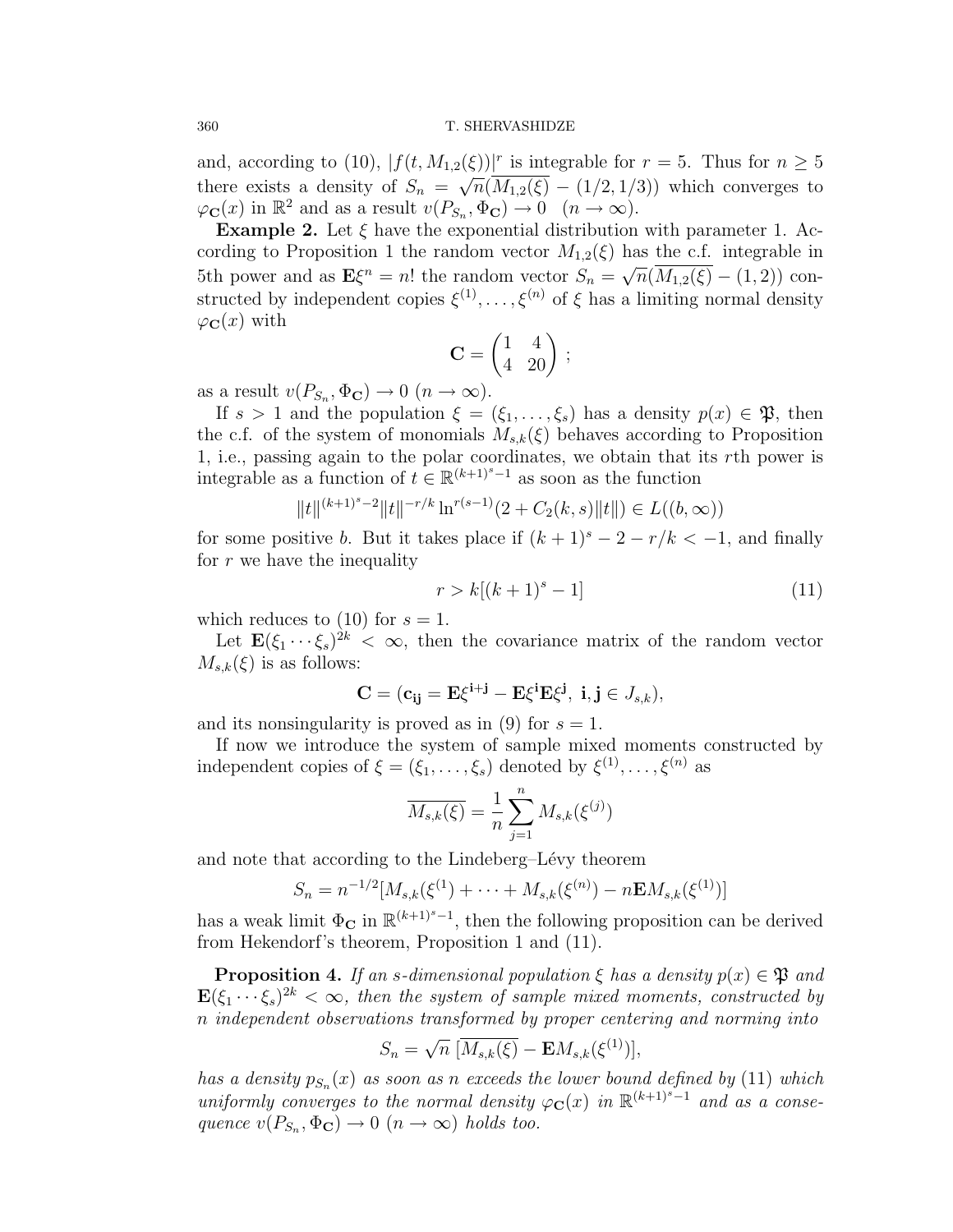**Example 3.** Let  $\xi = (\xi_1, \xi_2)$  have the normal distribution with the zero mean and unit variances and covariance  $\rho, \rho^2 < 1$ . According to Proposition 1 the random vector  $M_{2,1}(\xi) = (\xi_2, \xi_1, \xi_1 \xi_2)$  has the c.f. integrable in 4th power, and random vector  $S_n = \sqrt{n}(M_{2,1}(\xi) - (0,0,\rho))$  constructed by independent copies  $\xi^{(1)}, \ldots, \xi^{(n)}$  of  $\xi$  has the limiting normal density  $\varphi_{\mathbf{C}}(x)$  with 

$$
\mathbf{C} = \begin{pmatrix} 1 & \rho & 0 \\ \rho & 1 & 0 \\ 0 & 0 & 1 + \rho^2 \end{pmatrix} ;
$$

as a consequence  $v(P_{S_n}, \Phi_{\mathbf{C}}) \to 0 \ (n \to \infty)$ .

According to the properties of variation distance the convergence in variation asserted by Proposition 4 is preserved for any measurable function of the random vector  $S_n$ . Thus it remains valid, e.g., for any system of sample central moments. As there exist no results of Slutsky type(asserting that the limiting distribution of a sequence of random variables is preserved when any even dependent sequence is added to the initial one which tends to zero in probability; see, e.g.,[5]) for densities, one should use the theorem on continuously differentiable mapping (see Theorem 4.2.5 in [1]) to calculate the parameters of the limiting normal distribution. Using the latter theorem again we arrive at the covariance matrix C of the limiting (in the sense of convergence in variation) normal distribution of the properly centered and normed vector composed of the sample coefficients of skewness and curtosis constructed by means of independent copies  $\xi^{(1)}, \ldots, \xi^{(n)}$  of a random variable  $\xi$  with finite eighth moment. If  $\xi$  is normal, then  $\overline{a}$ 

$$
\mathbf{C} = \begin{pmatrix} 6 & 0 \\ 0 & 33 \end{pmatrix} \; .
$$

Although convergence in variation of the distribution of multivariate measure of curtosis seems difficult to treat by means of similar arguments as completely as the weak convergence is treated in [7], the joint distribution of sample marginal measures of skewness and curtosis could be considered definitely.

## Acknowledgements

The author is grateful to the Abdus Salam International Centre for Theoretical Physics, Trieste, Italy, for the possibility to visit the Centre for three months during which this work was carried out, as well as to the University of Rome "La Sapienza" for the invitation initiated by Prof. P. E. Ricci and useful discussions of the above results at the seminar held there.

## **REFERENCES**

- 1. T. W. ANDERSON, An introduction to multivariate statistical analysis. Chapman and Hall, New York etc., 1958.
- 2. G. I. Arkhipov, A. A. Karatsuba, and V. N. Chubarikov, The theory of multiple trigonometric sums. (Russian) Nauka, Moscow, 1987.
- 3. D. G. Boos, A converse to Scheffé's theorem. Ann. Statist.  $13(1985)$ , No. 1,  $423-427$ .